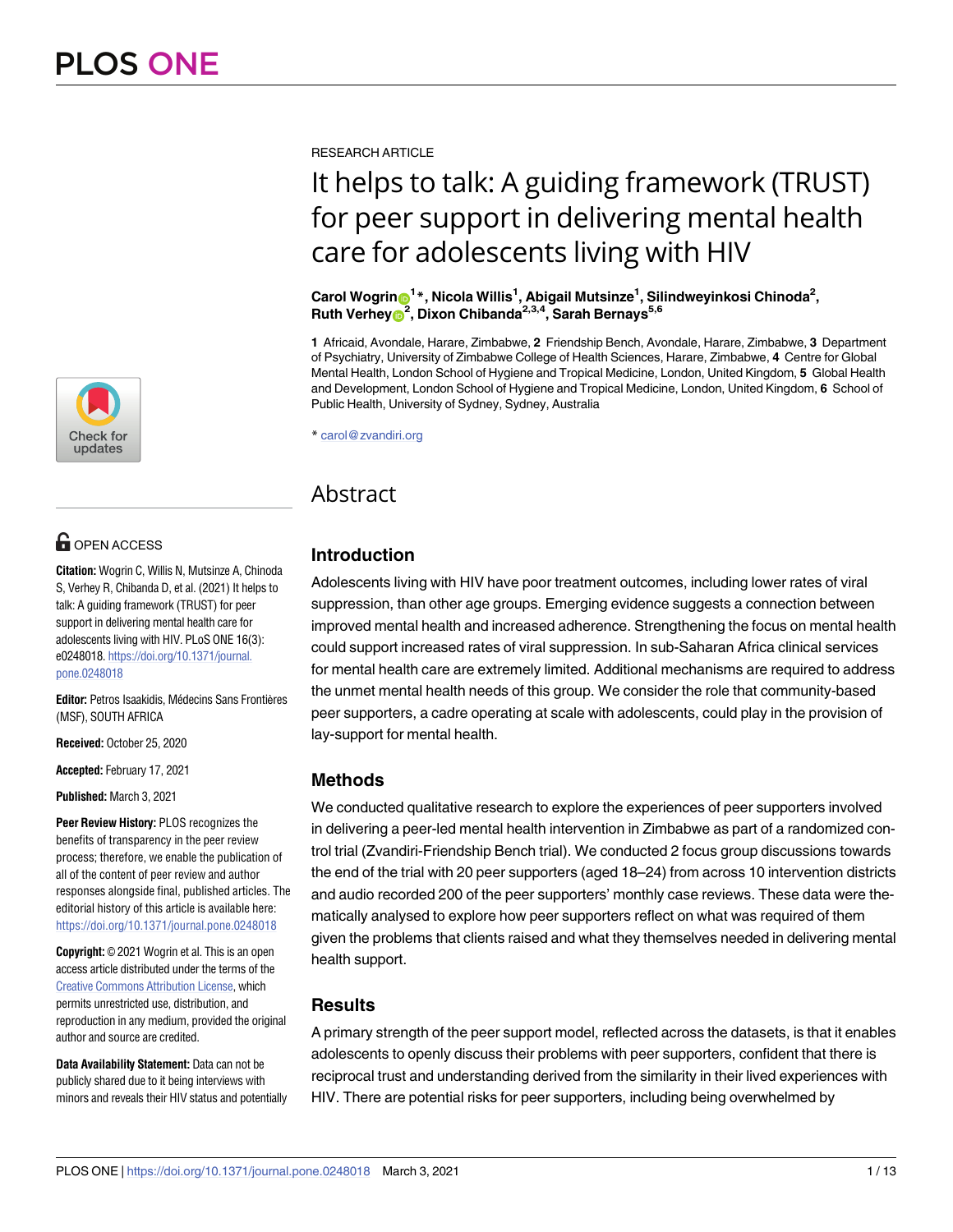<span id="page-1-0"></span>the HIV status of others, including those in their households. The data cannot be effectively anonymised without losing valuable contextual details necessary for conducting appropriately detailed analyses. Data is stored on Africaid's Figshare. Upon reasonable request, data can be accessed through contacting Vivian Chitiyo, Knowledge and Information Officer, Africaid, 11-12 Stoneridge Way North, Avondale, Harare, Zimbabwe; [info@africaid-zvandiri.org](mailto:info@africaid-zvandiri.org); phone: +263 4 335 805.

**Funding:** Africaid (NW, AM, CW) and Friendship Bench (DC, RV, SC); grant number: G-1710-02137; Children's Investment Fund Foundation; [ciff.org](http://ciff.org); No, the funders had no role in study design, data collection and analysis, decision to publish, or preparation of the manuscript.

**Competing interests:** The authors have declared that no competing interests exist.

engaging with and feeling responsible for resolving relationally and structurally complex problems, which warrant considerable supervision. To support this cadre critical elements are needed: a clearly defined scope for the manageable provision of mental health support; a strong triage and referral system for complex cases; mechanisms to support the inclusion of caregivers; and sustained investment in training and ongoing supervision.

#### **Conclusion**

Extending peer support to explicitly include a focus on mental health has enormous potential. From this empirical study we have developed a framework of core considerations and principles (the TRUST Framework) to guide the implementation of adequate supportive infrastructure in place to enhance the opportunities and mitigate risks.

### **Introduction**

Adolescents living with HIV (ALHIV) have worse outcomes in terms of treatment, viral load suppression and mortality than do HIV positive children and adults. In sub-Saharan Africa, where 80% of the global total of 1.74 million ALHIV reside [[1\]](#page-10-0), they are the only group for whom mortality rate is increasing [\[2](#page-10-0)]. The evidence indicates that across chronic illnesses adolescents find it more difficult to sustainably comply with their treatment regimens than do people of other ages [\[3\]](#page-10-0). Adherence to HIV treatment is further complicated by the many adverse social consequences of having an HIV positive status [[4](#page-10-0), [5\]](#page-10-0).

There is also an emerging recognition of the substantial unmet mental health needs of ALHIV, who have higher rates of depression and other common mental health problems than do their HIV negative peers [[6,](#page-11-0) [7\]](#page-11-0). Although still an emerging area of enquiry, this is considered to be due to both the burden of HIV management and the higher likelihood that an adolescent living with HIV has experienced serious loss in various forms. In Sub-Saharan Africa where the burden of adolescent HIV is concentrated, a fifth of children in southern Africa are orphans, predominantly due to HIV  $[8]$  $[8]$ . There are frequently associated losses following parental death including household mobility, separation from siblings, loss of belongings, and disrupted school attendance, compounded by extreme poverty and pervasive stigma and discrimination [\[9\]](#page-11-0), all of which are factors that contribute to the development of psychological problems [\[10\]](#page-11-0). Increasingly there is a connection being made between mental health and wellbeing with adherence and viral load suppression [\[4](#page-10-0), [11–13\]](#page-11-0). Although the understanding of the relationships between mental health and HIV outcomes is still evolving, there is an increased recognition of the potential effect of attending to mental health as an important outcome in itself, but also tackling the psychological problems that play a role in poor adherence in ALHIV as a means to progress towards achieving the ambitious global target of 95% of those on Anti-retroviral therapy (ART) to be virally supressed [[14](#page-11-0)–[16](#page-11-0)].

In Zimbabwe and throughout the region, clinical services for mental health care are extremely limited, due to a lack of human resources and of service delivery programs, with fewer than 1 psychiatrist per 1,000,000 population and a similarly small number of psychologists [\[17\]](#page-11-0). Child and adolescent psychiatrists are all but non-existent. Scarce available care is concentrated in urban settings. In rural settings mental health care is largely delivered by a very small cohort of mental health nurses [\[17\]](#page-11-0). Given the lack of existing mental health resources and the urgency and scale of the unmet need, we need to look for alternative mechanisms through which the problem can be addressed [\[14,](#page-11-0) [18\]](#page-11-0).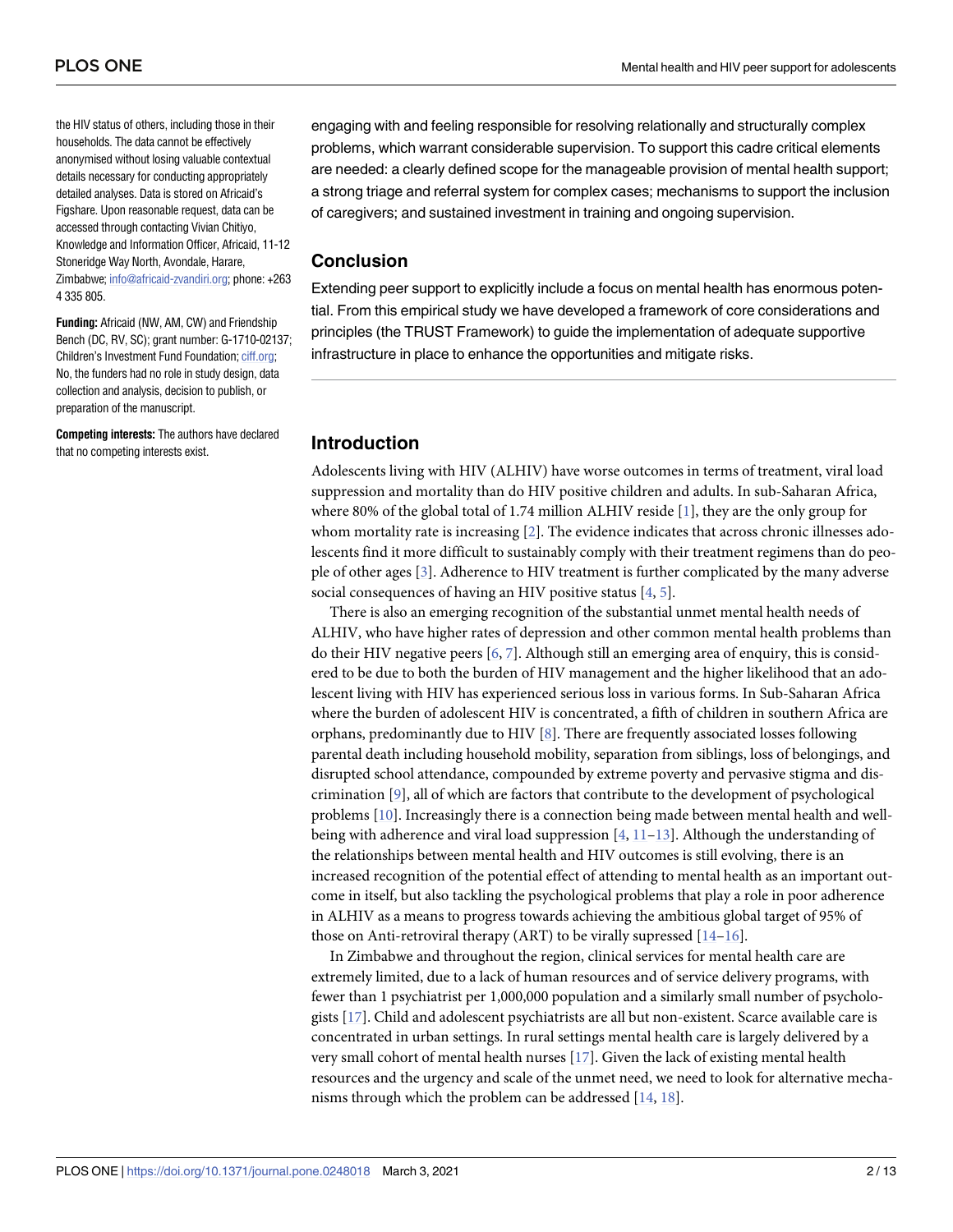<span id="page-2-0"></span>Peer support, which has been shown to have a promising impact on viral suppression and is being delivered at scale [\[18\]](#page-11-0), may be one potential pathway. A recent trial of the Zvandiri peer support model, which uses differentiated service delivery, showed an increase of viral load suppression among ALHIV of 42% compared to standard care [[19](#page-11-0)]. Despite enthusiasm and donor funding for peer support, its impact on beneficiaries and on the peer supporters themselves has received relatively little empirical attention [[20–22\]](#page-11-0). Also, to date peer support among ALHIV has focused primarily on prevention and general psychosocial support and has not delved into addressing more complex issues associated with common mental health disorders.

In this paper we present the qualitative findings from the Zvandiri–Friendship Bench study, a mixed methods study including a cluster randomised controlled trial, examining the effectiveness of peer-delivery of mental health care on viral suppression and mental health among ALHIV over a period of 12 months, utilizing a problem-solving therapy intervention (Friendship Bench) [\[23\]](#page-11-0). Friendship Bench is a community based psychological support organization where lay cadres implement Problem Solving Therapy (PST). The model has been shown to be effective among adults  $[11, 24-26]$  $[11, 24-26]$  $[11, 24-26]$  $[11, 24-26]$  $[11, 24-26]$ , but this is the first time that it has been adapted to be delivered by young people for ALHIV, with the delivery done by Zvandiri's Community Adolescent Treatment Supporters (CATS). We explore the perspectives and needs of young peer supporters as described by themselves when they take on the complexities of expanding their role to addressing the difficult life experiences that challenge the mental health of their peers. Based on our analysis of their accounts, we develop a framework outlining the overarching support and training principles (TRUST) that should be provided to guide the expansion of the peer supporter's role in delivering critically needed mental health care to ALHIV.

#### **Methods**

The study was conducted in rural districts in Zimbabwe in 2018–2019. Sixty clinics within 10 districts were randomised 1:1 to either the intervention or control arm. ALHIV attending the control arm clinics received standard CATS support. Those attending the intervention arm clinics received support from CATS with additional training from Friendship Bench. The intervention consisted of standard CATS support plus a series of individual sessions focused on identifying the problems a young person was facing that were making their life difficult and exploring the support needed and strategies they could employ to improve their coping and resilience [\[23\]](#page-11-0).

The CATS were recruited using standard Zvandiri selection criteria, including: aged 18–23, HIV positive, virally suppressed, able to read and write, psychologically stable, and able to serve as a role model. All CATS had received the standard initial 5-day CATS training focused on understanding HIV and its treatment, including psychosocial aspects of living with HIV, basic counselling techniques and support strategies enabling them to work within Ministry of Health and Child Care facilities providing adherence support and outreach to children and young people living with HIV in their communities. In addition, CATS delivering the intervention received a 5-day training from Friendship Bench. There were 2 PST trained CATS in each of the 30 intervention facilities. Trial participants, ALHIV aged 10–19 were recruited from the ART registers and screened for common mental disorder using the SSQ-14 [\[23\]](#page-11-0).

In order to better understand the process of the CATS' implementing Friendship Bench's PST model to address depression and anxiety in their peers, we collected qualitative data to capture concurrent and retrospective accounts of the CATS' experiences of delivering mental health support to clients [\(Table](#page-3-0) 1). Case reviews (CR) between 20 individual CATS and their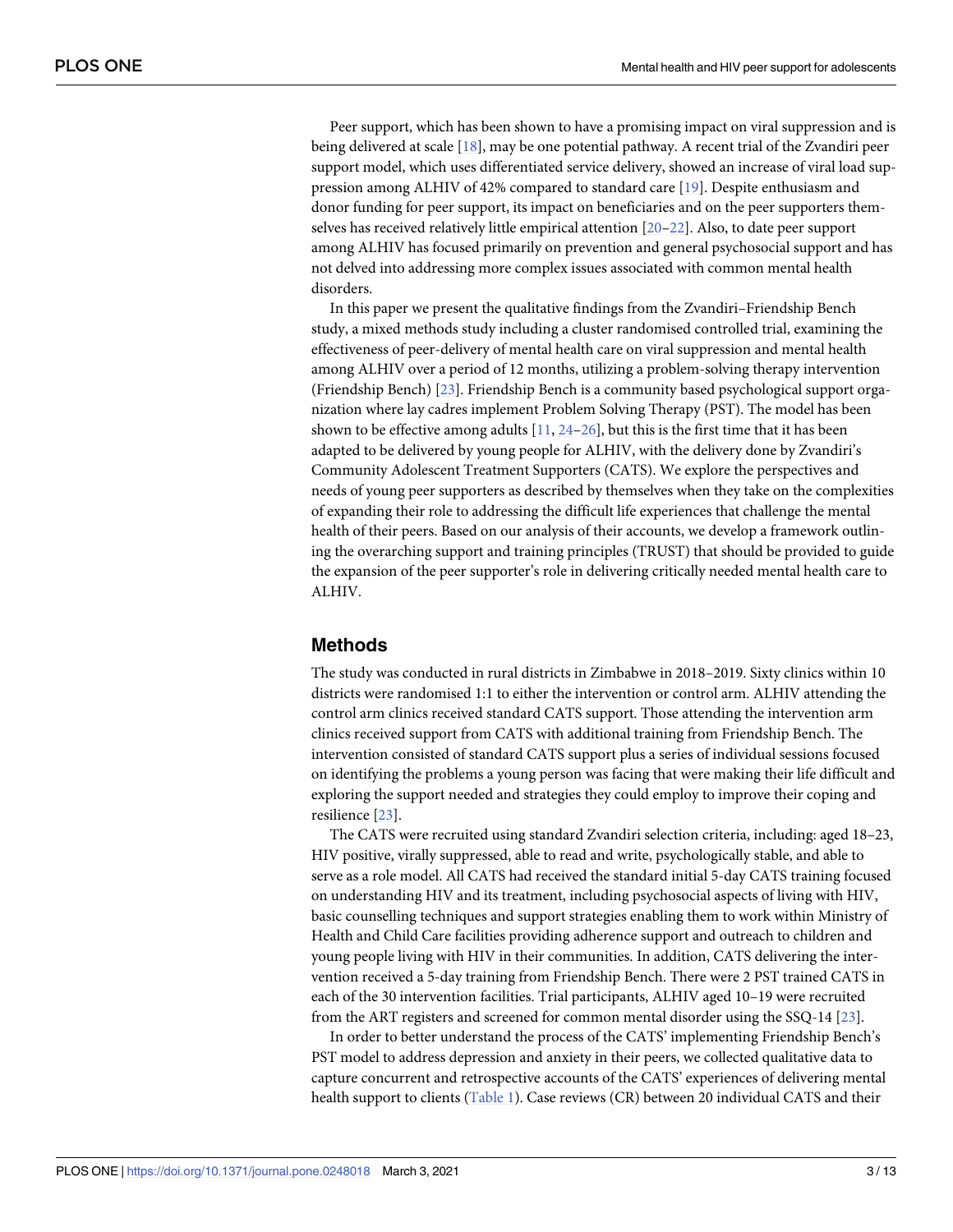| Method                            | Outline of method                                                                      | Purpose of data collection                                                     | Timing                                                | Sample                                               | <b>Total data collection</b><br>points                          |
|-----------------------------------|----------------------------------------------------------------------------------------|--------------------------------------------------------------------------------|-------------------------------------------------------|------------------------------------------------------|-----------------------------------------------------------------|
| <b>Case Reviews</b>               | Individual supervisory discussions<br>(between CATS and mentors)<br>about client cases | CATS' experiences of provision<br>of support and support needs in<br>real-time | Each month over<br>course of trial (Jan-<br>Dec 2019) | 2 CATS in 10<br>intervention districts<br>$(n = 20)$ | $N = 200$ (feasibility<br>constrained completion<br>each month) |
| Focus Group<br><b>Discussions</b> | Group discussion between CATS                                                          | Retrospective reflections of<br>CATS' on their experiences                     | End of trial (January<br>2020)                        | $20$ CATS $(10/$ group)                              | $N = 2$                                                         |

#### <span id="page-3-0"></span>**[Table](#page-2-0) 1. Qualitative data collection description.**

<https://doi.org/10.1371/journal.pone.0248018.t001>

mentors were conducted each month, when feasible, over the 12-month trial duration. Two focus group discussions (FGD) were held with 20 CATS at the end of the trial. Conducted by Zvandiri researchers at the Zvandiri offices in Harare, the FGDs lasted approximately 90 minutes and involved a range of activities to facilitate reflective discussions about their experiences.

The case reviews and FGDs were conducted in the local languages and audio recorded. They were transcribed and translated into English. The CR transcripts generally ranged from 500–1000 words. A thematic analytical approach was adopted [\[27\]](#page-12-0). After extensive reading of the datasets, the FGDs and approximately 20 CRs were open coded by CW, AM, SC and SB. A coding framework was developed which was then applied to the remaining data. The datasets were first analysed separately and then comparatively attending to any differences between them. Analytical memos and weekly analytical team meetings were also used in the development of themes and identification of patterns related to CATS experiences across the datasets [\[28\]](#page-12-0). To maximise the value of this thematic analysis, we organized the key implications from our analysis into a framework of guiding operational principles to ensure that CATS are adequately supported to conduct mental health support on a sustained basis.

Ethics approval was given by the Medical Research Council of Zimbabwe #A/2324. The CATS provided written informed consent.

#### **Results**

In the CATS' accounts of supporting their peers who were dealing with depression and anxiety, participants described a number of challenges in their experiences. We identified three overarching themes. These were: the process, described as the journey, of learning to talk about mental health problems; support structures and strategies for the CATS to deliver sustained care; and the critical role of support and supervision. The journey, learning to talk about mental health problems further broke down into four sub-themes: strengths of peer supporters, challenges in 'moving into mental health support, the complexity and relational embeddedness of the problems faced by ALHIV, and making it 'less bad': revised definitions of success.

We present the findings from both the FGDs and CRs together, as the main themes identified were consistent across the two datasets. In our presentation of data extracts we note the different sources and districts they come from.

#### **The journey: Learning to talk about mental health problems**

**Strengths of peer supporters.** Peer supporters' lived experiences and training provide them with the knowledge they need to communicate an understanding of what clients are going through, offer a trusted ear and present as role models for coping with and managing their HIV. The CATS considered themselves to be uniquely positioned to provide effective support to ALHIV having experienced adolescence with an HIV positive status and being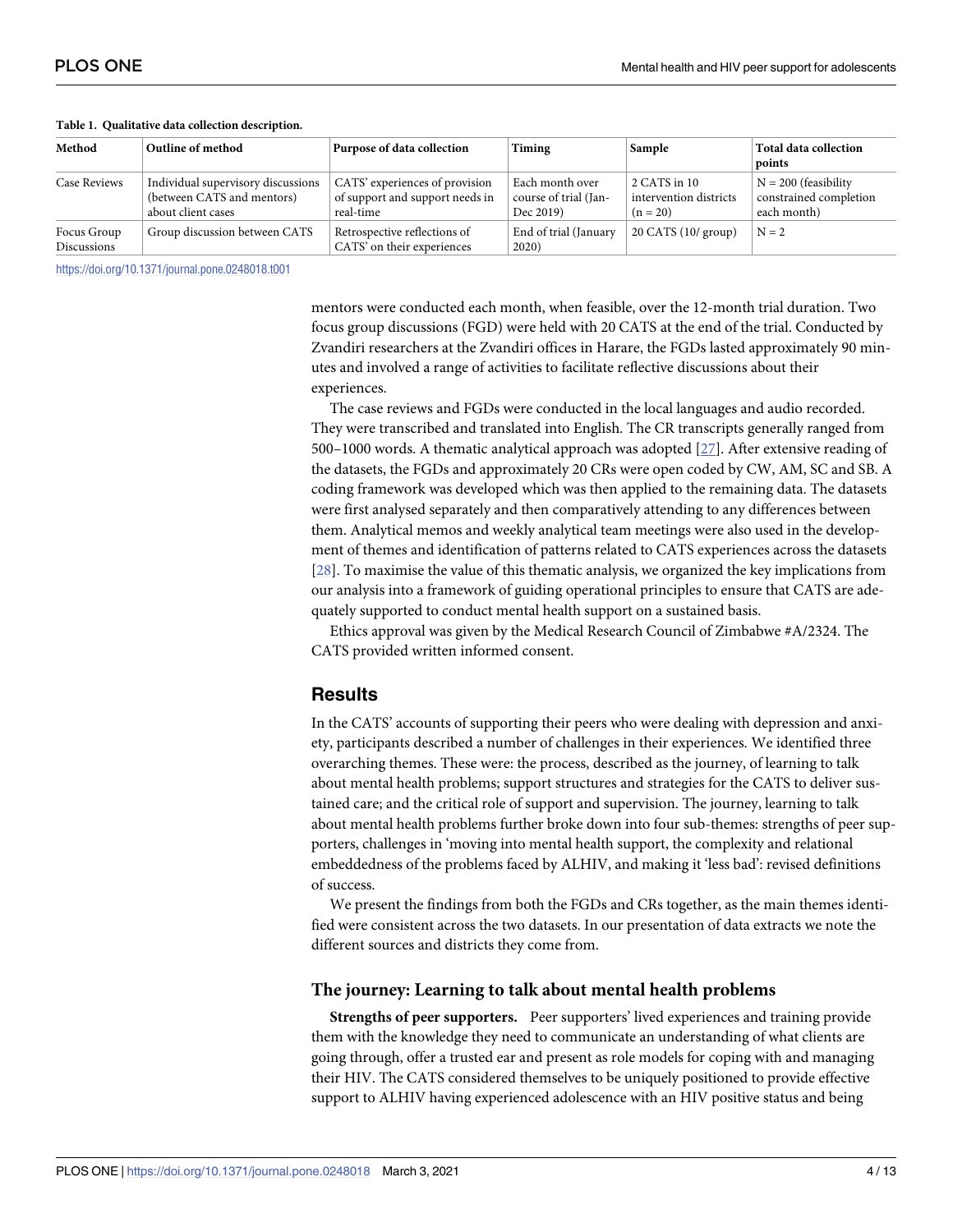close in age. They know the demands of daily pills, adherence challenges and the common desire for secrecy to avoid stigma and discrimination. Ordinarily this need for secrecy, which can be so disruptive to ALHIV's relationships and wellbeing, also robs them of accessing social support which could help them cope with difficult situations. However, with peer supporters, with whom they share the same status, they are more able to talk openly; "Some issues they cannot discuss with friends but are free to discuss with CATS. One girl, who had a broken relationship, could not share it with her mother because she would not like it." (CR, Kwekwe)

**Challenges in 'moving into' mental health peer-support.** The CATS described how it took time to earn the client's confidence. Having learnt through experience that their HIV status could become the subject of gossip; they did not automatically trust in the absolute confidentiality of peer support. Despite their connection through age and status, the youth of the CATS meant that the clients initially doubted they would have the wisdom or influence to do anything about their problems. A CATS explained, "They will be telling themselves that if I tell Tatenda my problem, how can she help me since she is just a CATS." (CR, Matobo)

This lack of confidence was shared by the CATS themselves, who expressed reticence and concern around their nascent competence when engaging in this new terrain. The similarity of their shared painful life experiences, while a potential strength in terms of understanding, also posed some challenges for the CATS, as many had not yet learnt how to talk about and to mediate the harm of their own problems. They are products of the same communities as the clients, where young people have limited opportunity to talk about their relational and contextual problems. They, too, are unlikely to have yet developed a language to apply to their own experience or the scaffolding for their resilience. Talking with clients about their problems helped CATS reflect on their own experiences, "As a CATS l managed to know myself and can now manage myself." (FGD, Hwange)

It is feasible that many of the CATS may not have reflected on and received support for their own challenges and losses and so it may be difficult for them to move into a 'role model' position, as they were more readily able to do with HIV specific issues such as adherence management and acceptance of their status. This also predisposed them to be triggered when engaging with similar experiences, and for which they needed additional support through discussion of these issues with their supervisors and mentors. Explained by one CATS, "In some cases as CATS you deal with an issue that once personally affected you. I think there is need for us as CATS to be supported like what we do with the participant." (CR, Kwekwe)

**Problems faced are complex and relationally embedded.** The problems clients spoke about with CATS included being orphaned, feeling poorly treated by caregivers and discriminated against at home and structural conditions related to poverty. These complex, relational problems were embedded within the social world of the adolescent, as opposed to being primarily intrapsychic. They were problems over which the ALHIV, both the clients and the CATS, had limited control due to their age and developmental level and required the intervention of adults in positions of authority who surrounded the adolescent. A CATS reflects on a problem commonly faced by clients of not having the fees to attend school, "He [client] told them [grandmother and maternal aunties] but they did not take any action. He continued to be sent home (from school due to no fees)." (CR, Gokwe South)

Having aided them to articulate the problem, the CATS often attempted to help clients to address it. If they could not, in part due to having insufficient influence on the situation, this risked leaving both clients and CATS feeling overwhelmed and helpless:

Her grandmother insulted her over the death of her parents. She became depressed to such an extent that she doesn't take her medication. She wanted her grandmother's friend to talk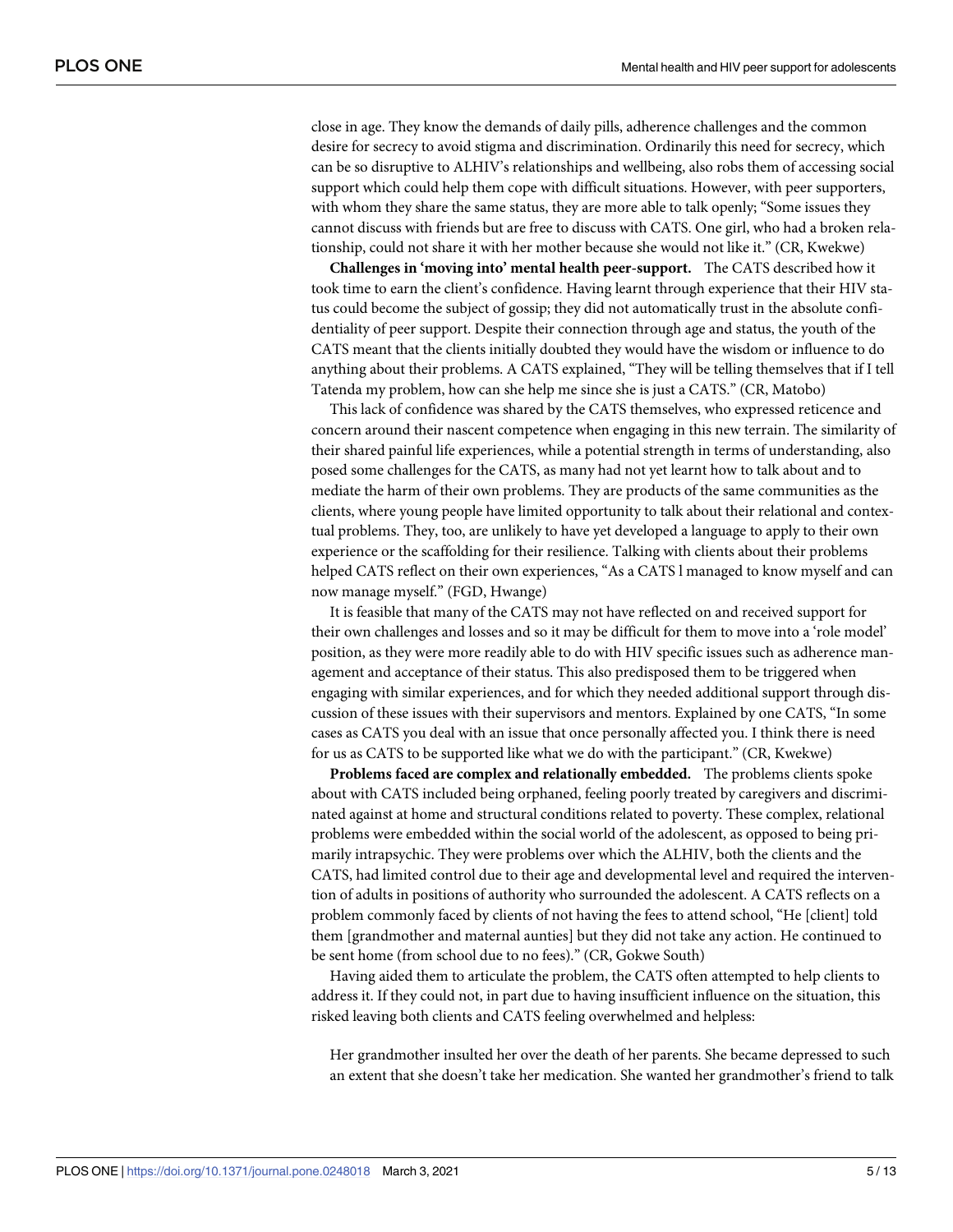to her grandmother. The plan did not work out because the friend refused to talk to her grandmother claiming that she wouldn't understand her. (CR, Murewa)

Accompanying their commitment to their role, the CATS described an acute sense of responsibility to 'fix' clients' problems they commonly encountered and felt helpless against, whether due to lack of referral sources or resources, "They expect me to solve their problems or maybe give them that thing that they are in need of like money." (CR, Zaka) CATS talked about the challenges of carrying clients' concerns around with them. This was a potential threat to their own mental health and points to their need for both training and supervision.

**I can make it less bad: Revised definitions of success.** Despite these challenges, all the CATS considered that providing the opportunity to be heard and understood was helpful to their clients. While they described some problems as being resolvable, there was an evolving understanding that for others amelioration, or harm reduction, was still a successful outcome. For example, "The community used to discriminate her, and through our sessions she understood that people are always saying something, good or bad she will take her medication." (CR, Kwekwe) Another example was a child who was happy with a 'successful' intervention when aggressive bullying was stopped, even though his hope of gaining social acceptance had not been achieved.

However, this realisation took time and the CATS highlighted that they wanted help to accelerate their own recalibration of what they can realistically expect to achieve in their roles.

#### **Support structures and strategies for the CATS to deliver sustained care**

Some problems required the engagement of formal services through government and nongovernment organizations, including social services and those providing access to resources, "He needed assistance to get his birth certificate so that he could be able to get piece jobs." (CR, Chivi) The CATS described how much easier their roles became when they understood when and how to initiate referrals to these external systems. This enabled the CATS to connect clients with organisations and actors with greater agency to influence situations and, where appropriate, to accompany them through the process:

On the issue of abuse by her stepfather, we reported the issue to Social Welfare. It is being handled. They are trying to see how they can remove her from home and place her in a much safer place. (CR, Chivi)

Despite their developing autonomy, adolescents' daily lives still tend to be heavily influenced by their relationships with their caregivers and household members. We found that there were critical opportunities for caregivers, who acted as influential gatekeepers, to be brought into the process to strengthen the provision of peer-delivered mental health support.

The CATS described the importance of pre-engagement activities with caregivers to mitigate initial scepticism or resistance. In some instances it took time and persistence for the CATS to win caregivers' trust and approval. The CATS felt that when adequate groundwork was laid by their mentors, they didn't have to struggle to overcome the scepticism of caregivers and had a much easier time entering into the work with their clients:

When caregivers support groups were held caregivers accepted what was happening with their children. Caregivers were told that their children were going to be working with CATS and they accepted it. (FGD, Kwekwe)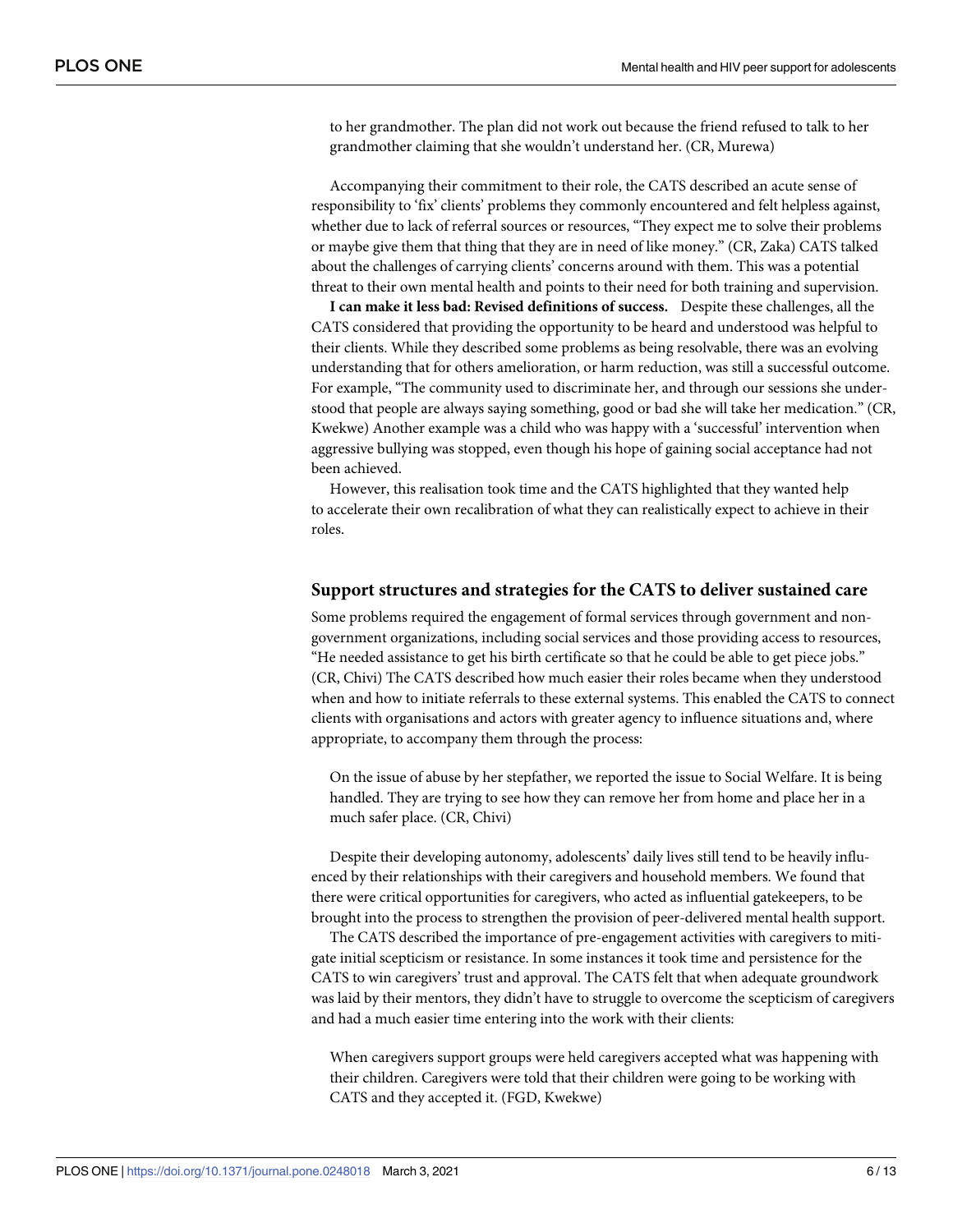The CATS emphasised the value of establishing a constructive rapport with caregivers in enabling a more receptive response to any intervention, "The parent is the one whom we need to talk to before talking to the child so that we can help the child." (CR, Zaka). This facilitated the CATS' focus on difficult household relational dynamics. At times activities needed to be aimed at the caregiver more than the adolescent, at other times they involved improving the relationship between the caregiver and the adolescent.

#### **Critical role of ongoing support and supervision for CATS**

The CATS described the cumulative stress they felt from listening to the painful experiences of their clients, as well as trying to manage the impact of poor outcomes including clients passing away, "If a child tells you their problems, we need support so that we are not disturbed." (FGD, Beitbridge) They emphasised the critical importance of receiving psychosocial support through ongoing supervision from their mentors to cope. The CATS explained that they needed "some help here and there" to enable them to keep "working well when helping others" (CR, Kwekwe),

Supervision needed to intensify, through the provision of enhanced support and expertise, for cases involving more significant mental health problems, "I need you [the supervisor] to help me with ideas and skills on how to deal with very complicated problems [we discuss] during sessions." (CR, Chiredzi)

Although the majority of their direct needs were fulfilled by their mentors, the CATS also benefitted from being able to call on other professional adults, including nurses, primary counsellors and social workers to collaborate in providing and reinforcing discussions and intervention:

He (client) wanted peace at home so that it would not disturb him in taking medication because when the fights started, he would run away without taking medication. The solution was to ask the parents to come to the hospital and undergo counselling from with a vice matron. (CR, Zaka)

#### **Discussion**

Meeting the mental health needs of ALHIV is a critical aspect of providing care to this vulnerable population. Peer supporters can be an effective cadre to helping improve the health of their peers [[16](#page-11-0), [18](#page-11-0)]. However, as demonstrated in this study and elsewhere [\[17\]](#page-11-0) the very things that make a peer supporter effective, including an understanding of the challenges of being a child or adolescent living with HIV based on lived experience, at the same time put them at emotional risk when they engage in the provision of care and support. They, too, face the problems and vulnerabilities related to living with HIV: including stigma and discrimination, orphanhood, poverty, medical problems and so on. Additionally, the complexity and relationally embedded nature of many of the problems encountered largely rest in the social environment as opposed to being internal to the ALHIV. This renders them not necessarily 'fixable'. The CATS can instead seek to ameliorate the harms of these structural problems.

As the CATS described their experiences of engaging with the complex problems faced by their peers, we were able to identify what support needs they had to be able to do the work effectively and without harm to themselves. We highlight the key areas that need operational attention if we are to responsibly shift first-line care to this cadre of young people. Attending to the lessons identified within this qualitative study, the authors developed a framework of principles to address the needs of young peer-supporters, TRUST (training, referral pathways,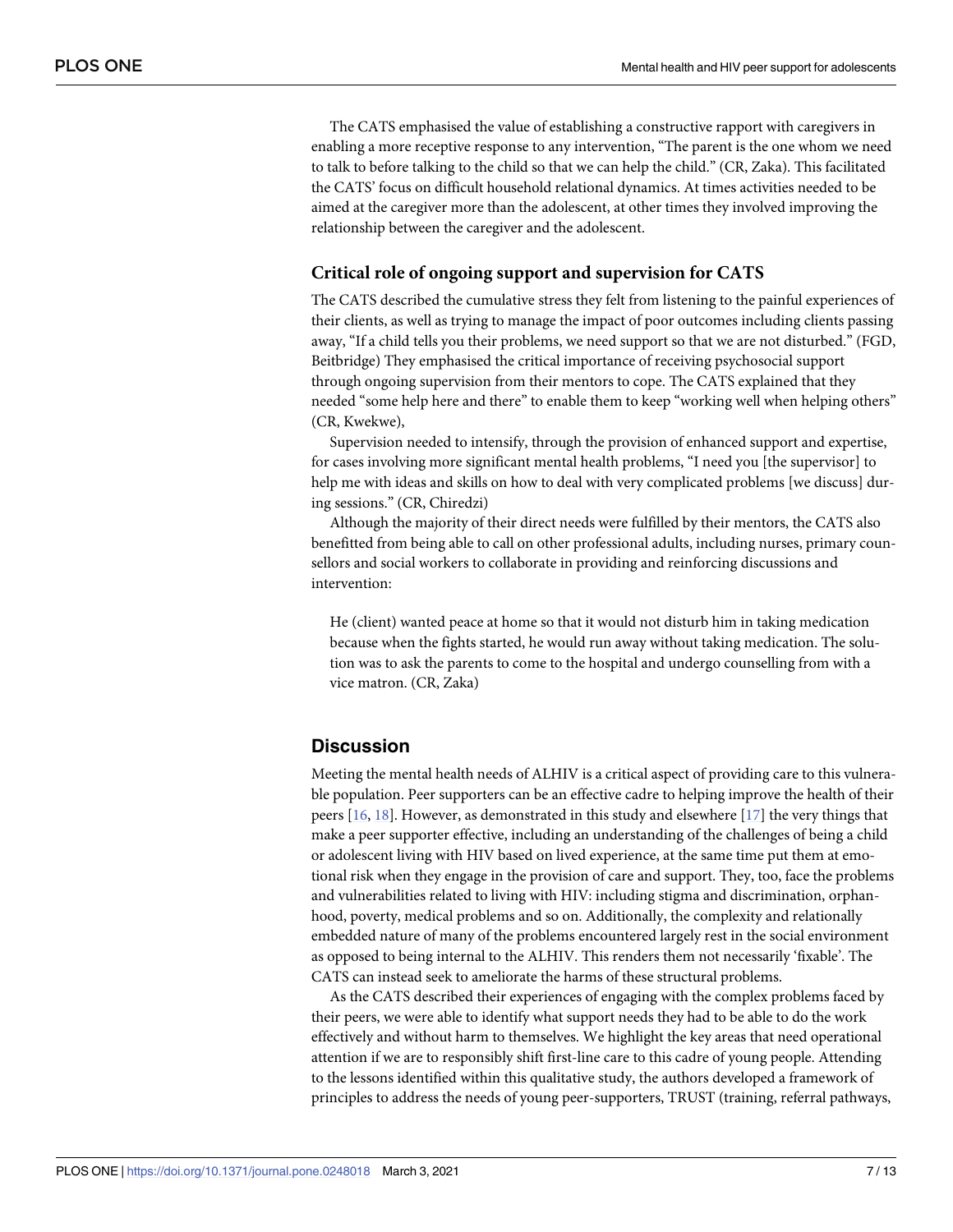<span id="page-7-0"></span>understanding the remit of their role, supervision and mentorship, talking) to guide program development and service delivery.

#### **Training**

First, they need training that provides them with a basic understanding of mental health: what promotes wellbeing and resilience and what contributes to the development of problems. Articulating these issues is important for understanding others, but it also provides information for understanding and validating their own experiences [[29](#page-12-0)]. This study clearly demonstrated that peer supporters need guidance on how to address the problems they hear, spanning a range of severe and traumatic life experiences and circumstances. They need to be provided with a framework for approaching these problems, as some will be 'fixable' and others possible to shift and ameliorate, with harm reduction being the achievable outcome. It is critical for them to understand that their clients and they themselves won't be able to fully resolve many of the problems encountered, which are driven by poverty and structural inequity. They must not inadvertently feel that they failed because they did not achieve the unachievable, a consistent theme across work with the CATS [[19](#page-11-0)]. Rather, they need to develop a greater understanding of the relational and structural complexity of what it is that they are discussing and trying to tackle [\[30\]](#page-12-0).

#### **Referral pathways**

The young peer supporter needs to work within the context of a larger system. There needs to be clear referral pathways to link them with other providers and services that go beyond what they themselves can offer. Some clients will need to be referred on for professional assessment, intervention or resources. These cases should first be discussed with the supervisor to ensure that appropriate referrals are made, and when needed, to help facilitate the referrals.

#### **Understanding the remit of their role**

Along with referral pathways, there needs to be clearly defined parameters which delineate the scope of the peer supporters' role and the kinds of support they need to achieve this work. When expanding the role of peer support, we must recognize that peer supporters are not a direct substitute for mental health professionals in that they neither provide a diagnostic function nor treat mental illnesses. They are, however, well positioned to provide support for emotional wellbeing and assistance in coping with difficult challenges. In reality, this is not always as clear a distinction as it sounds and through supervision and case discussions peer supporters need specific guidance on decisions related to their role [\[31,](#page-12-0) [32\]](#page-12-0).

#### **Supervision**

Organizations that utilize young peer supporters have an ethical responsibility to support and protect these young people, whom are living with HIV themselves and may be affected by the pressures inherent in the peer supporter role [[22\]](#page-11-0). This study builds on previous research that identified emotional risk to peer supporters and the pivotal role played by their mentors [\[20\]](#page-11-0). This need for support increases further when the role of the peer supporter expands to include mental health, which engages them more deeply in their own difficult experiences as well as their feelings of responsibility for alleviating the pain of others [[31](#page-12-0)]. It is critical for supervisors to regularly provide peer supporters the opportunity to discuss any difficult feelings that are triggered, as well as to support them to moderate their expectations of themselves in terms of what they reasonably can and 'should' be able to accomplish regarding some of the 'unfixable'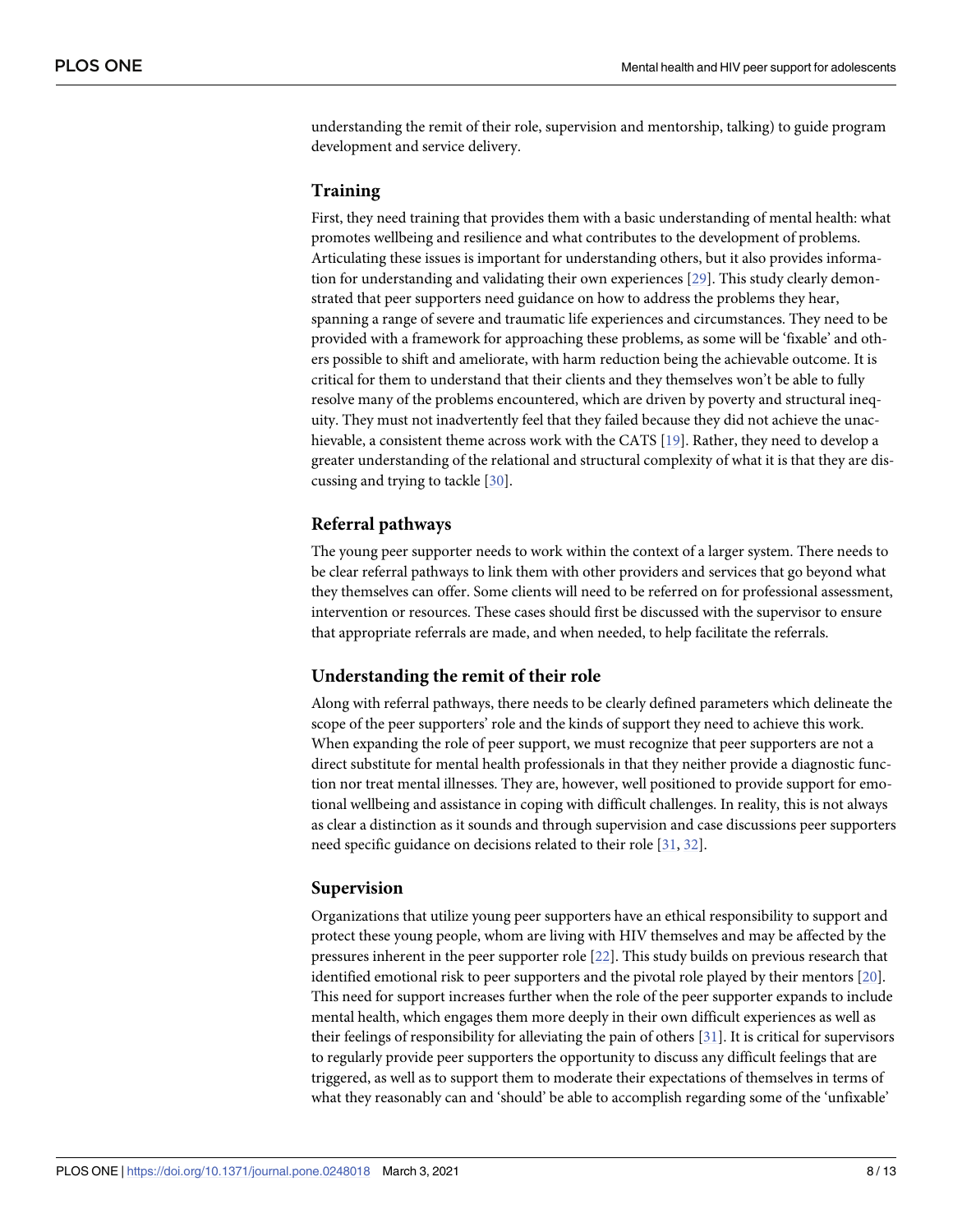<span id="page-8-0"></span>problems of a client and the client's own choices. There should also be referral sources for mental health support in the event that the peer supporter's needs exceed what can be addressed in supervision.

Through mentorship and supervision, peer supporters need ongoing training that includes: articulation of their own experiences; further development of adaptive strategies to cope with the problems in their own lives; and how to practice self-care. Expanding their role to mental health problems and contributing factors, in order to serve confidently as a role model as they do in relation to their HIV specific challenges, requires that they first learn to talk about and address these issues in themselves. They need to experience the conversations addressing their challenging experiences, including their own potentially 'unsolvable' problems, their beliefs and thought patterns, in order to fully understand what is being asked of them.

#### **Talking**

In Zimbabwe and throughout the region, depression and other mental health conditions are commonly stigmatised to varying extents [\[11\]](#page-11-0) and young people are discouraged from talking about them [\[33\]](#page-12-0). Whether through using a formalized screening tool or general screening questions about mental health difficulties, peer supporters need specific wording for how to approach these conversations and what to ask about. These conversations break the silence, provide validation and an empathic ear and lay the groundwork for exploring options, coping strategies and strengthening support systems.

For each of the factors identified, [Table](#page-9-0) 2, TRUST, outlines a set of guiding principles with core considerations to promote comprehensive preparation and ongoing support for peer supporters as they engage with the complex challenges faced by ALHIV.

#### **Recommendations for future research**

This paper examined the experience of CATS as they provided care, including what the process was like for them and their assessment of what it was like for beneficiaries. Research is needed that looks at the experience and perspective of clients receiving support around psychological problems from young peer supporters in order to gain a full understanding of the benefits and risks of employing this cadre to provide mental health care. Additionally, research is needed to evaluate longer term outcomes in order to assess the efficacy of peer supporters in addressing problems challenging mental health. CATS appraised clients as benefiting from discussions of the problems in their lives based on direct feedback from clients as well as observation, seeing changes in mood and social interactions. It is not known if these changes are long lasting or more transient. Finally, it will be important to closely monitor implementation as peer supporters assume the responsibility of triage and direct support for mental health issues, ensuring adequate organizational structure to guide care, the provision of adequate support and mitigation of risk to young peer supporters. We propose that the TRUST framework can be a constructive guide to implementing much-needed occupational support for young peersupporters. Further research to refine and further develop the TRUST framework would be valuable.

## **Conclusion**

Extending peer support to explicitly include a focus on mental health has enormous potential for improving the wellbeing of ALHIV and ultimately, improved virologic suppression. We illustrate that the training and support that is needed not only requires peer supporters to learn new information, but also to learn to use themselves in a new way. In bringing young peer supporters into this arena, we have a responsibility to set them up for success and to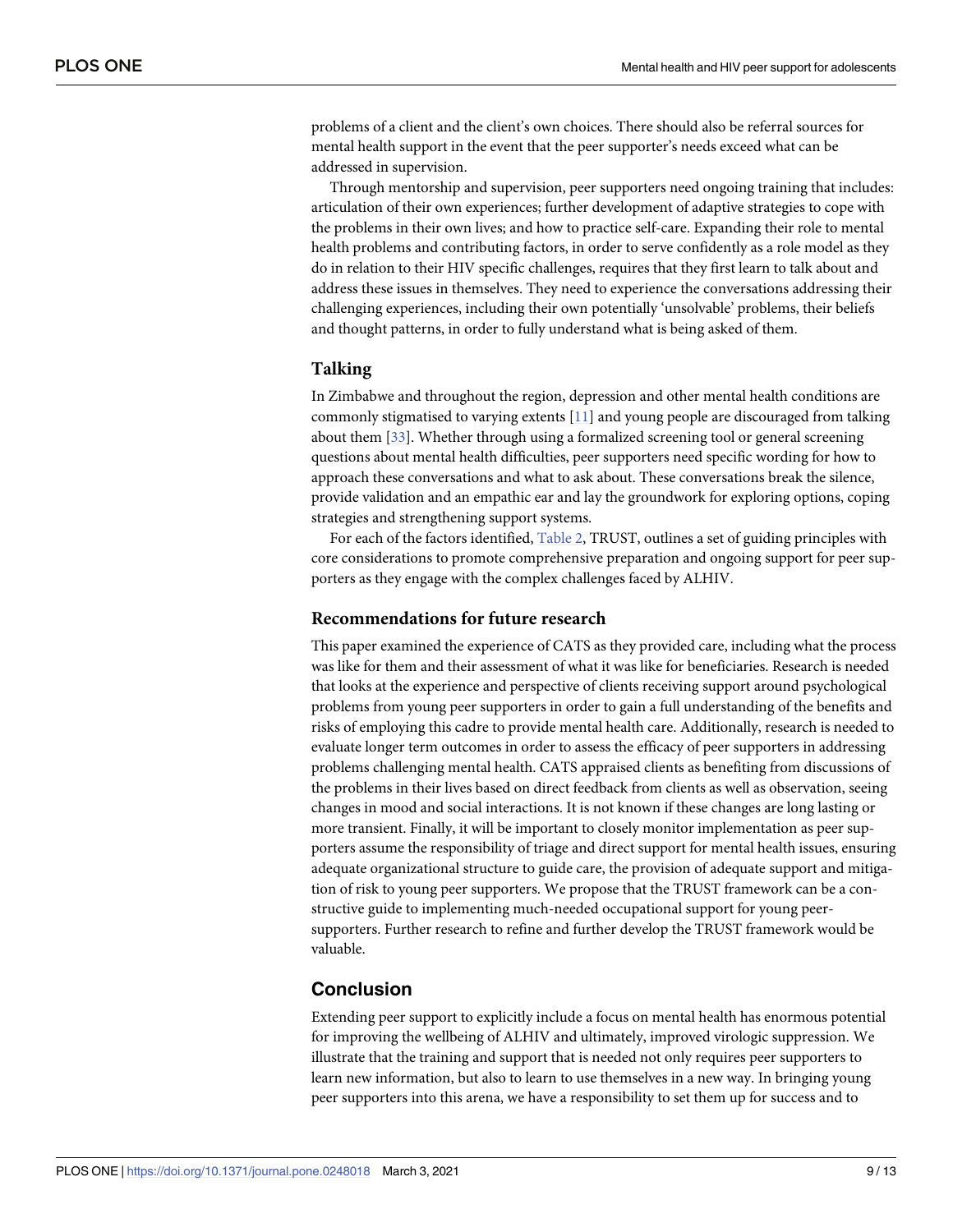<span id="page-9-0"></span>

| Recommendations               | Core considerations for peer supporters                                                                                                                                                                                                                                                                      |  |  |
|-------------------------------|--------------------------------------------------------------------------------------------------------------------------------------------------------------------------------------------------------------------------------------------------------------------------------------------------------------|--|--|
| 1. Training                   | Peer supporters need training to expand their knowledge base, build their skills<br>and understanding that includes:                                                                                                                                                                                         |  |  |
|                               | • Information on common mental conditions: depression, anxiety, post-<br>traumatic stress, substance abuse                                                                                                                                                                                                   |  |  |
|                               | • Factors that contribute to psychological problems: disconnections, unresolved<br>conflict, unaddressed loss                                                                                                                                                                                                |  |  |
|                               | • Complex, relationally and socially embeddedness of the problems contributing<br>to the distress in ALHIV                                                                                                                                                                                                   |  |  |
|                               | • Necessity of a systemic and preventive approach                                                                                                                                                                                                                                                            |  |  |
|                               | • Reconciling themselves to the fact that while they will be able to fix some things,<br>there are others they will not                                                                                                                                                                                      |  |  |
|                               | • Successful impact may include amelioration of problems, where a harm<br>reduction lens is adopted (increasing supports in order to live alongside some of<br>the unchangeable problems).                                                                                                                   |  |  |
|                               | • While they can support and encourage a client, they do not have control over<br>the choices made by the client or family.                                                                                                                                                                                  |  |  |
|                               | • Screening tool or clear guidelines on what to ask about and how                                                                                                                                                                                                                                            |  |  |
|                               | • Guidance on how to explore options, decision making and intervention<br>strategies                                                                                                                                                                                                                         |  |  |
| 2. Referral pathways          | • Clear referral pathways                                                                                                                                                                                                                                                                                    |  |  |
|                               | · Direction from supervisors on when to reach out for help and to whom, e.g.<br>caregivers/ family members, supervisors, HCWs, other service providers                                                                                                                                                       |  |  |
|                               | • Professional assessment and intervention when distress is elevated to a degree<br>that interferes with overall functioning, schooling, relationships                                                                                                                                                       |  |  |
|                               | • Services and resources such as those that address child protection issues,<br>medical care, food security, schooling                                                                                                                                                                                       |  |  |
|                               | • Augment the effectiveness of this approach, sensitization of referral system<br>about child and adolescent mental health needs                                                                                                                                                                             |  |  |
| 3. Understanding the remit of | Peer supporters well positioned to:                                                                                                                                                                                                                                                                          |  |  |
| their role                    | • Promote wellbeing and prevention of serious problems by reducing social and<br>emotional isolation through ongoing engagement using basic counselling skills,<br>(providing connection, empathy, validation, listening ear), as well as<br>strengthening individual coping mechanisms and a social network |  |  |
|                               | • Reduce stressors and address factors that contribute to psychological problems:<br>disconnections, unresolved conflict, unaddressed loss                                                                                                                                                                   |  |  |
|                               | • Identify substantial needs that require referrals, e.g. child protection issues,<br>serious psychological problems, tangible resources                                                                                                                                                                     |  |  |
| 4. Supervision and mentorship | Supervision must appreciate complicating factors, respond to and support peer<br>supporters in the following ways:                                                                                                                                                                                           |  |  |
|                               | • Potentially being triggered by engaging in conversations about complex<br>problems of which they share experience                                                                                                                                                                                          |  |  |
|                               | • Limited experience of having previously talked about mental health problems                                                                                                                                                                                                                                |  |  |
|                               | • Increased risks from the cumulative effect of engaging more deeply with the<br>nature of the complex problems and the emotional pain of others                                                                                                                                                             |  |  |
|                               | • Development of coping strategies, scaffolding and confidence to serve as role<br>models related to mental health issues                                                                                                                                                                                    |  |  |
|                               | • Early support with sensitising caregivers to the peer supporters' role                                                                                                                                                                                                                                     |  |  |
|                               | • Managing their expectations of realistic and feasible outcomes                                                                                                                                                                                                                                             |  |  |
|                               | • Recognition of the value of engaging in self-care.                                                                                                                                                                                                                                                         |  |  |

[Table](#page-8-0) 2. TRUST: Guiding principles for expanding the role of peer supporters into mental health support, core **considerations.**

(*Continued*)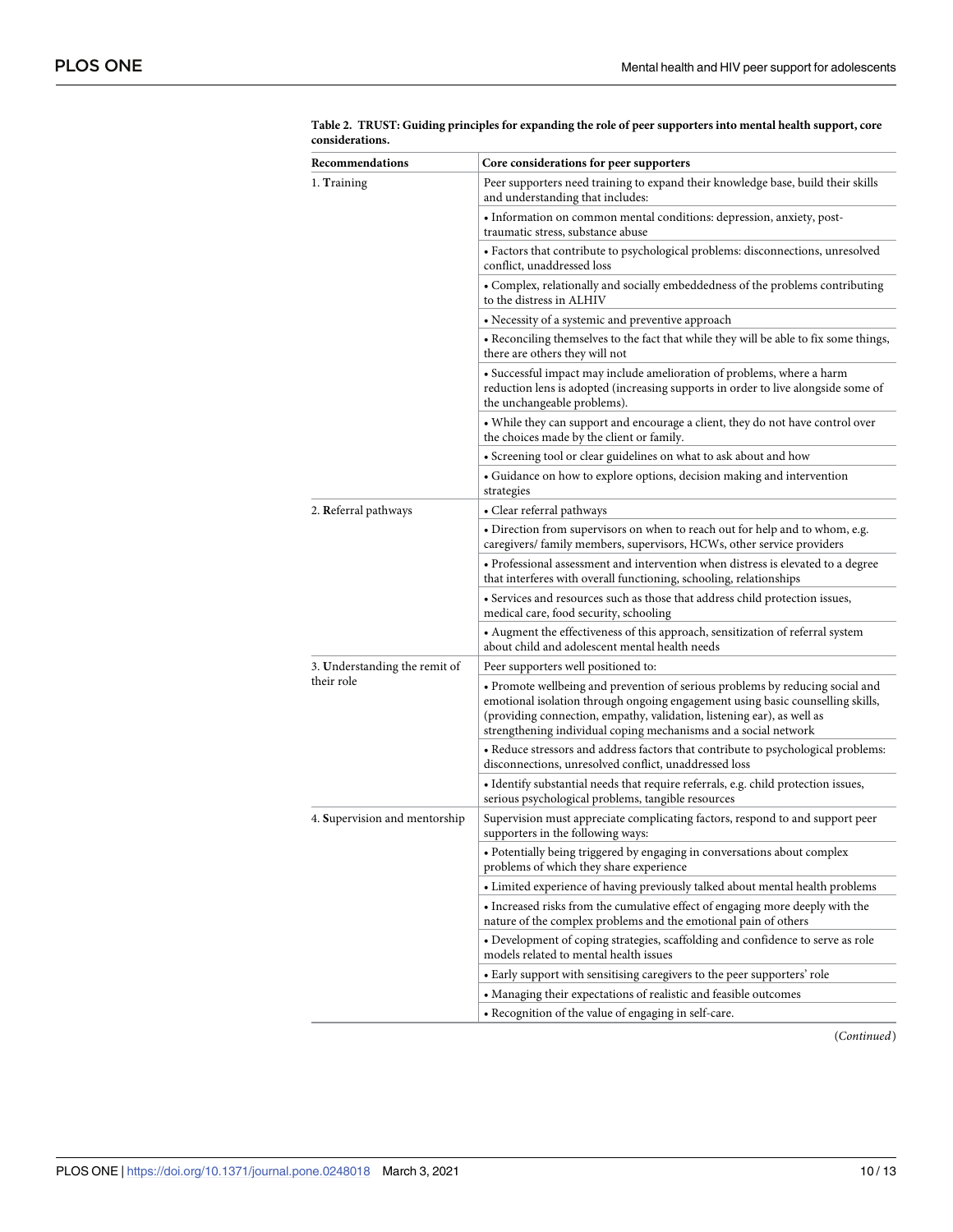| Recommendations  | Core considerations for peer supporters                                                                                               |  |  |
|------------------|---------------------------------------------------------------------------------------------------------------------------------------|--|--|
| 5. Talking helps | Peer supporters must be helped to:                                                                                                    |  |  |
|                  | • Understand the power of talking when there is an empathic, listening ear                                                            |  |  |
|                  | • Develop a language to talk about the complexity of the problems they<br>potentially face and                                        |  |  |
|                  | • Have conversations about their own difficult experiences, both for support and<br>to understand what these conversations look like. |  |  |

<span id="page-10-0"></span>**Table 2.** (Continued)

<https://doi.org/10.1371/journal.pone.0248018.t002>

prevent potential emotional and psychological harms. To maximise the opportunities and mitigate the risks, we have drawn on our learning to identify a framework (TRUST) for guiding the implementation of peer supporter delivered mental healthcare for ALHIV. Adolescents need someone they trust that they can talk to and peer supporters need to trust they will be able to help and will themselves be okay in providing that support.

## **Acknowledgments**

We thank the CATS, the Zvandiri Mentors and the Zvandiri Interns and the study participants. We also appreciate the partnership with the Ministry of Health and Child Care.

# **Author Contributions**

**Conceptualization:** Carol Wogrin, Nicola Willis, Abigail Mutsinze, Dixon Chibanda.

**Data curation:** Abigail Mutsinze.

**Formal analysis:** Carol Wogrin, Abigail Mutsinze, Silindweyinkosi Chinoda, Sarah Bernays.

**Funding acquisition:** Nicola Willis.

**Methodology:** Carol Wogrin, Nicola Willis, Abigail Mutsinze.

**Project administration:** Nicola Willis, Ruth Verhey, Dixon Chibanda.

**Supervision:** Abigail Mutsinze, Silindweyinkosi Chinoda, Ruth Verhey.

**Writing – original draft:** Carol Wogrin, Sarah Bernays.

**Writing – review & editing:** Carol Wogrin, Nicola Willis, Abigail Mutsinze, Silindweyinkosi Chinoda, Ruth Verhey, Dixon Chibanda, Sarah Bernays.

#### **References**

- **[1](#page-1-0).** Slogrove AL, Sohn AH. The global epidemiology of adolescents living with HIV: time for more granular data to improve adolescent health outcomes. Current Opinion in HIV and AIDS. 2018; 13(3):p.170. <https://doi.org/10.1097/COH.0000000000000449> PMID: [29432227](http://www.ncbi.nlm.nih.gov/pubmed/29432227)
- **[2](#page-1-0).** UNICEF. Children and AIDS: Statistical Update2017. Available from: [https://data.unicef.org/wp](https://data.unicef.org/wp-content/uploads/2017/11/)[content/uploads/2017/11/.](https://data.unicef.org/wp-content/uploads/2017/11/)
- **[3](#page-1-0).** Taddeo D, Egedy M, Frappier JY. Adherence to treatment in adolescents Paediatrics & child health. 2008; 13(1):pp.19–24. <https://doi.org/10.1093/pch/13.1.19> PMID: [19119348](http://www.ncbi.nlm.nih.gov/pubmed/19119348)
- **[4](#page-1-0).** Hudelson C, Cluver L. Factors associated with adherence to antiretroviral therapy among adolescents living with HIV/AIDS in low-and middle-income countries: a systematic review. AIDS Care. 2015; 27(7): pp.805–16. <https://doi.org/10.1080/09540121.2015.1011073> PMID: [25702789](http://www.ncbi.nlm.nih.gov/pubmed/25702789)
- **[5](#page-1-0).** Kawuma R, Bernays S, Siu G, Rhodes T, Seeley J. 'Children will always be children': Exploring perceptions and experiences of HIV-positive children who may not take their treatment and why they may not tell. African Journal of AIDS Research. 2014; 13(2):pp.189–95. [https://doi.org/10.2989/16085906.2014.](https://doi.org/10.2989/16085906.2014.927778) [927778](https://doi.org/10.2989/16085906.2014.927778) PMID: [25174636](http://www.ncbi.nlm.nih.gov/pubmed/25174636)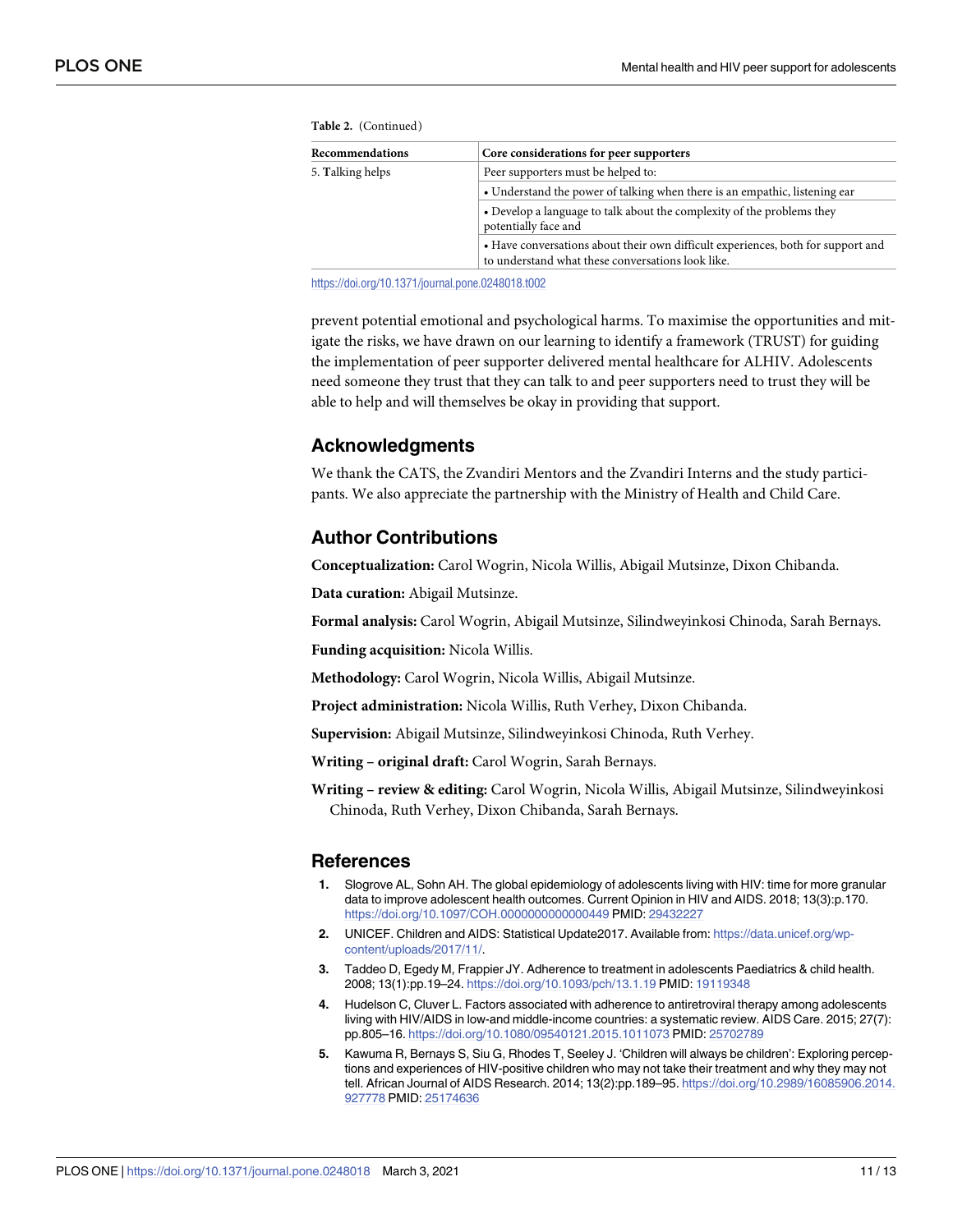- <span id="page-11-0"></span>**[6](#page-1-0).** Lowenthal ED, Bakeera-Kitaka S, Marukutira T, Chapman J, Goldrath K, Ferrand RA. Perinatally acquired HIV infection in adolescents from sub-Saharan Africa: A review of emerging challenges. The Lancet Infectious Diseases. 2014; 14(7):627–39. [https://doi.org/10.1016/S1473-3099\(13\)70363-3](https://doi.org/10.1016/S1473-3099%2813%2970363-3) PMID: [24406145](http://www.ncbi.nlm.nih.gov/pubmed/24406145)
- **[7](#page-1-0).** Vreeman RC, McCoy BM, Lee S. Mental health challenges among adolescents living with HIV. Journal of the International AIDS Society. 2017; 20:p.21497. <https://doi.org/10.7448/IAS.20.4.21497> PMID: [28530045](http://www.ncbi.nlm.nih.gov/pubmed/28530045)
- **[8](#page-1-0).** ZIMSTAT, ICF International. Zimbabwe Demographic and Health Survey 2015: Final Report. Calverton, Maryland: ZIMSTAT & ICF International Inc; 2016.
- **[9](#page-1-0).** Mavhu W, Berwick J, Chirawu P, Makamba M, Copas A, Dirawo J, et al. Enhancing psychosocial support for HIV positive adolescents in Harare, Zimbabwe. PloS one. 2013 Jul 23;8(7):. PloS one. 2013; 8 (7):e70254. <https://doi.org/10.1371/journal.pone.0070254> PMID: [23894625](http://www.ncbi.nlm.nih.gov/pubmed/23894625)
- **[10](#page-1-0).** Matshalaga NR, Powell G. Mass orphanhood in the era of HIV/AIDS. BMJ. 2002; 324(7331):185–6. <https://doi.org/10.1136/bmj.324.7331.185> PMID: [11809631](http://www.ncbi.nlm.nih.gov/pubmed/11809631)
- **[11](#page-1-0).** Chibanda D, Cowan F, Verhey R, Machando D, Abas M, Lund C. Lay health workers' experience of delivering a problem solving therapy intervention for common mental disorders among people living with HIV: a qualitative study from Zimbabwe. Community mental health journal. 2017; C53(2):143–53. <https://doi.org/10.1007/s10597-016-0018-2> PMID: [27221123](http://www.ncbi.nlm.nih.gov/pubmed/27221123)
- **12.** Kim SH, Gerver SM, Fidler S, Ward H. Adherence to antiretroviral therapy in adolescents living with HIV: systematic review and meta-analysis. AIDS. 2014; 28(13). [https://doi.org/10.1097/QAD.](https://doi.org/10.1097/QAD.0000000000000316) [0000000000000316](https://doi.org/10.1097/QAD.0000000000000316) PMID: [24845154](http://www.ncbi.nlm.nih.gov/pubmed/24845154)
- **[13](#page-1-0).** Nel A, Kagee A. Common mental health problems and antiretroviral therapy adherence. AIDS Care. 2011; 23(11):pp.1360–5. <https://doi.org/10.1080/09540121.2011.565025> PMID: [22022846](http://www.ncbi.nlm.nih.gov/pubmed/22022846)
- **[14](#page-1-0).** Laurenzi CA, Skeen S, Gordon S, Akin-Olugbade O, Abrahams N, Bradshaw M, et al. Preventing mental health conditions in adolescents living with HIV: an urgent need for evidence. Journal of the International AIDS Society. 2020; 23: p.e25556. <https://doi.org/10.1002/jia2.25556> PMID: [32869530](http://www.ncbi.nlm.nih.gov/pubmed/32869530)
- **15.** Webster P. UNAIDS survey aligns with so-called fourth 90 for HIV/AIDS. The Lancet. 2019; 393 (10187):2188.
- **[16](#page-1-0).** Willis N, Mavhu W, Wogrin C, Mutsinze A, Kagee A. Understanding the experience and manifestation of depression in adolescents living with HIV in Harare, Zimbabwe. PloS one. 2018; 13(1): p.e0190423. <https://doi.org/10.1371/journal.pone.0190423> PMID: [29298326](http://www.ncbi.nlm.nih.gov/pubmed/29298326)
- **[17](#page-1-0).** WHO. Mental Health Atlas 2017: World Health Organization; 2018 [Available from: [https://apps.who.int/](https://apps.who.int/iris/handle/10665/272735) [iris/handle/10665/272735\]](https://apps.who.int/iris/handle/10665/272735).
- **[18](#page-1-0).** Grimsrud AT, Pike C, Bekker LG. The power of peers and community in the continuum of HIV care., 8 (2),. The Lancet Global Health. 2020; 8(2):pp.e167–e8. [https://doi.org/10.1016/S2214-109X\(19\)30544-](https://doi.org/10.1016/S2214-109X%2819%2930544-3) [3](https://doi.org/10.1016/S2214-109X%2819%2930544-3) PMID: [31924538](http://www.ncbi.nlm.nih.gov/pubmed/31924538)
- **[19](#page-2-0).** Mavhu W, Willis N, Mufuka J, Bernays S, Tshuma M, Mangenah C, et al. Effect of a differentiated service delivery model on virological failure in adolescents with HIV in Zimbabwe (Zvandiri): a cluster-randomised controlled trial. The Lancet Global Health. 2020; 8(2):pp.e264–e75. [https://doi.org/10.1016/](https://doi.org/10.1016/S2214-109X%2819%2930526-1) [S2214-109X\(19\)30526-1](https://doi.org/10.1016/S2214-109X%2819%2930526-1) PMID: [31924539](http://www.ncbi.nlm.nih.gov/pubmed/31924539)
- **[20](#page-2-0).** Bernays S, Tshuma M, Willis N, Mvududu K, Chikeya A, Mufuka J, et al. Scaling up peer-led community-based differentiated support for adolescents living with HIV: keeping the needs of youth peer supporters in mind to sustain success. Journal of the International AIDS Society. 2020; 23:p.e25570. <https://doi.org/10.1002/jia2.25570> PMID: [32869532](http://www.ncbi.nlm.nih.gov/pubmed/32869532)
- **21.** Mark D, Bloch K, Cluver L, Toska E, Ronan A, Gittings L, et al. The power of peers: multi-country analysis of adolescent viral suppression in sub-Saharan Africa. International AIDS Conferenc; Amsterdam2018.
- **[22](#page-2-0).** WHO. Adolescent friendly health services for adolescents living with HIV: from theory to practice Geneva, Swizerland: World Health Organization; 2019.
- **[23](#page-2-0).** Chinoda S, Mutsinze A, Simms V, Beji-Chauke R, Verhey R, Robinson J, et al. Effectiveness of a peerled adolescent mental health intervention on HIV virological suppression and mental health in Zimbabwe: protocol of a cluster-randomised trial. Global Mental Health. 2020; 7. [https://doi.org/10.1017/gmh.](https://doi.org/10.1017/gmh.2020.14) [2020.14](https://doi.org/10.1017/gmh.2020.14) PMID: [32963795](http://www.ncbi.nlm.nih.gov/pubmed/32963795)
- **[24](#page-2-0).** Abas M, Bowers T, Manda E, Cooper S, Machando D, Verhey R, et al. 'Opening up the mind': problemsolving therapy delivered by female lay health workers to improve access to evidence-based care for depression and other common mental disorders through the Friendship Bench Project in Zimbabwe. International Journal of Mental Health Systems. 2016; 10(1):39. [https://doi.org/10.1186/s13033-016-](https://doi.org/10.1186/s13033-016-0071-9) [0071-9](https://doi.org/10.1186/s13033-016-0071-9) PMID: [27175215](http://www.ncbi.nlm.nih.gov/pubmed/27175215)